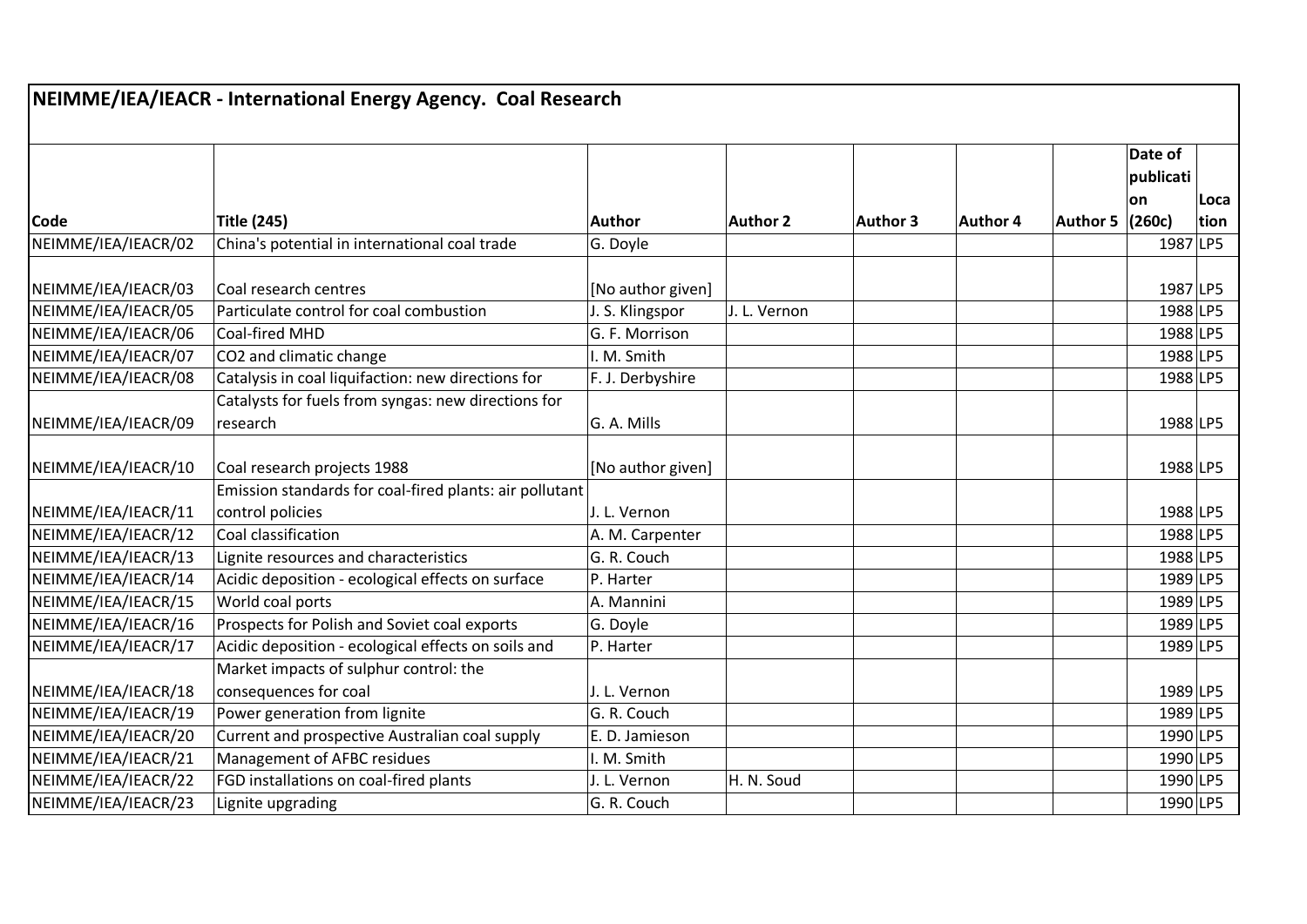| NEIMME/IEA/IEACR/24 | Nox control technologies for coal combustion                                | A.-K. Hjalmarsson |             |             |             |          | 1990 LP5 |  |
|---------------------|-----------------------------------------------------------------------------|-------------------|-------------|-------------|-------------|----------|----------|--|
| NEIMME/IEA/IEACR/25 | Pollution control for industrial coal-fired boilers                         | J. L. Vernon      |             |             |             |          | 1990 LP5 |  |
| NEIMME/IEA/IEACR/26 | Coal supply prospects in the Asia/Pacific region                            | G. Doyle          |             |             |             |          | 1990 LP5 |  |
|                     | Market mechanisms for pollution control: impacts                            |                   |             |             |             |          |          |  |
| NEIMME/IEA/IEACR/27 | on the coal industry                                                        | J. L. Vernon      |             |             |             |          | 1990 LP5 |  |
| NEIMME/IEA/IEACR/28 | World coal-fired power stations                                             | A. Mannini        | M. Daniel   | A. Kirchner | H. N. Soud  |          | 1990 LP5 |  |
| NEIMME/IEA/IEACR/29 | Natural oxidation of coal                                                   | R. M. Davidson    |             |             |             |          | 1990 LP5 |  |
|                     |                                                                             |                   |             |             |             |          |          |  |
| NEIMME/IEA/IEACR/30 | Systems for controllong Nox from coal combustion                            | A.-K. Hjalmarsson | H. N. Soud  |             |             |          | 1990 LP5 |  |
|                     |                                                                             |                   |             |             |             |          |          |  |
|                     |                                                                             |                   |             | A.-K.       |             |          |          |  |
| NEIMME/IEA/IEACR/31 | Coal prospects in Eastern Europe                                            | G. Couch          | M. Hessling | Hjalmarsson | E. Jamieson | T. Jones | 1990 LP5 |  |
| NEIMME/IEA/IEACR/32 | Surface coal mines - restoration and rehabilitation                         | L. J. Jackson     |             |             |             |          | 1991 LP5 |  |
| NEIMME/IEA/IEACR/33 | African coal supply prospects                                               | M. Daniel         |             |             |             |          | 1991 LP5 |  |
|                     |                                                                             |                   |             |             |             |          |          |  |
| NEIMME/IEA/IEACR/34 | NOx control installations on coal-fired plants                              | A.-K. Hjalmarsson | H. N. Soud  |             |             |          | 1991 LP5 |  |
| NEIMME/IEA/IEACR/35 | Mine productivity                                                           | M. K. Hessling    |             |             |             |          | 1991 LP5 |  |
| NEIMME/IEA/IEACR/36 | NOx emissions from coal combustion                                          | L. L. Sloss       |             |             |             |          | 1991 LP5 |  |
| NEIMME/IEA/IEACR/38 | Management of by-products from IGCC power                                   | L. B. Clarke      |             |             |             |          | 1991 LP5 |  |
|                     | Greenhouse gases, abatement and control: the role                           |                   | K.V.        |             |             |          |          |  |
| NEIMME/IEA/IEACR/39 | of coal                                                                     | I. M. Smith       | Thambimuthu |             |             |          | 1991 LP5 |  |
| NEIMME/IEA/IEACR/40 | On-line analysis of coal                                                    | A. T. Kirchner    |             |             |             |          | 1991 LP5 |  |
| NEIMME/IEA/IEACR/41 | Power station coal use: prospects to 2000                                   | M. Daniel         |             |             |             |          | 1991 LP5 |  |
|                     | Emission standards handbook: air pollutant                                  |                   |             |             |             |          |          |  |
| NEIMME/IEA/IEACR/43 | standards for coal-fired plants                                             | H. N. Soud        |             |             |             |          | 1991 LP5 |  |
| NEIMME/IEA/IEACR/44 | Advanced coal cleaning technology                                           | G. R. Couch       |             |             |             |          | 1991 LP5 |  |
| NEIMME/IEA/IEACR/45 | Halogen emissions from coal combustion                                      | L. L. Sloss       |             |             |             |          | 1992 LP5 |  |
| NEIMME/IEA/IEACR/46 | Environmental impact assessment for coal                                    | T. Jones          |             |             |             |          | 1992 LP5 |  |
|                     |                                                                             |                   |             |             |             |          |          |  |
| NEIMME/IEA/IEACR/47 | Interactions in emissions control for coal-fired plants   A.-K. Hjalmarsson |                   |             |             |             |          | 1992 LP5 |  |
| NEIMME/IEA/IEACR/48 | Coal production prospects in the European                                   | M. Daniel         | E. Jamieson |             |             |          | 1992 LP5 |  |